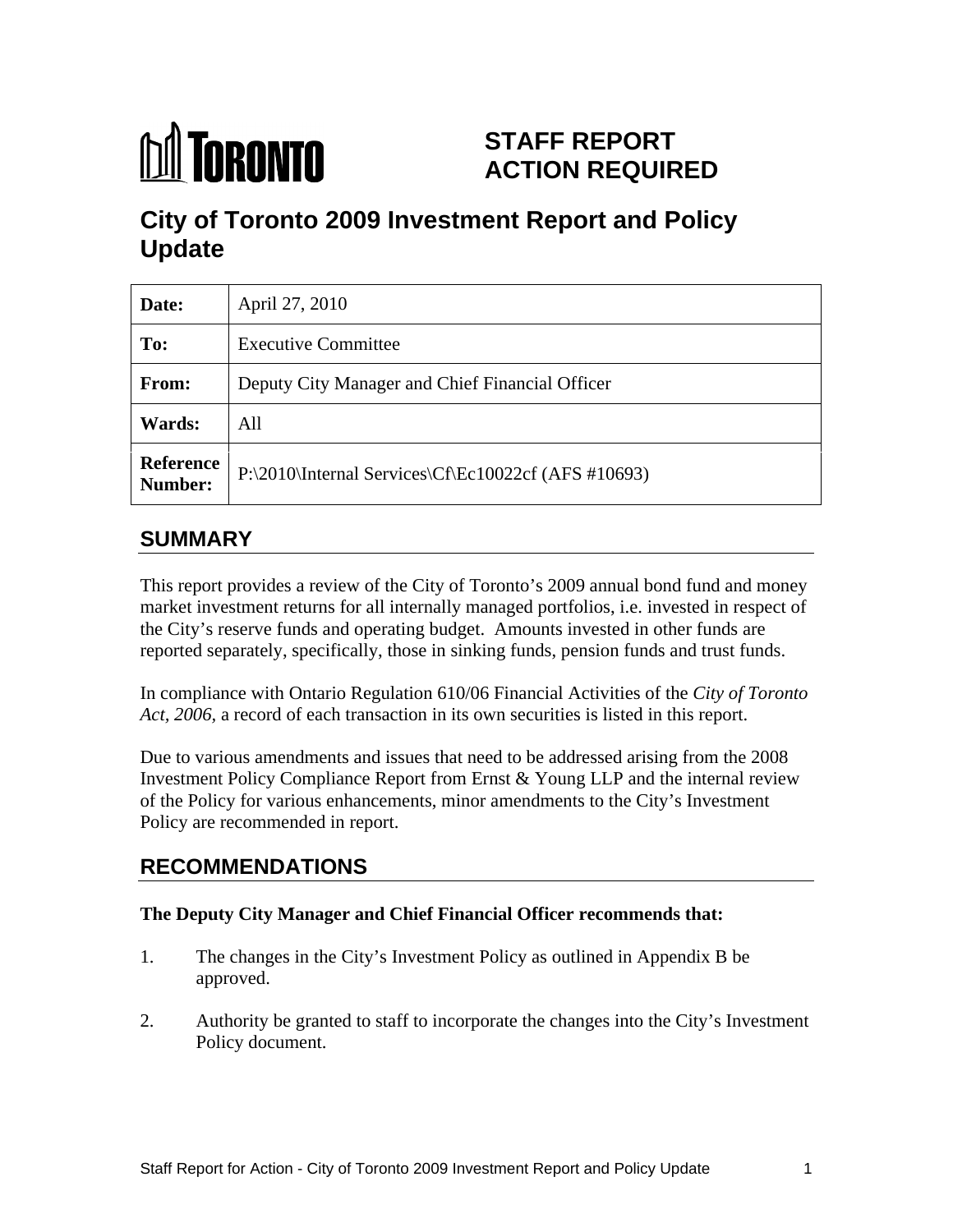#### **Financial Impact**

Investment earnings on the City's general funds in 2009 totalled \$160.6 million and averaged a 4.7% annual rate of return. Including the Toronto District School Board's net interest earnings resulted in total investment earnings of \$161.2 million, which were allocated to the operating budget (\$152.0 million) and reserve funds (\$9.2 million) per Council approved policy.<br>The operating budget component exceeded the budgeted revenues in the Non-Program

account by \$69.6 million and contributed to the 2009 operating surplus. This was due to a combination of favourable market conditions and a positive impact of historically low interest rates on the portion of investments allocated to Reserve Funds.

There is no financial impact resulting from the recommendations in this report.

## **DECISION HISTORY**

The annual investment report is required to be presented to Council on an annual basis under Ontario Regulation 610/06 Financial Activities of the *City of Toronto Act, 2006.*

In February 2009, Council adopted a revised Investment Policy. The revisions primarily responded to changes in the Financial Activities Regulation under the *City of Toronto Act,* the Audit Recommendations Report from the Auditor-General's Office (dated Nov 4, 2008) as well as the 2007 Investment Policy Compliance Report from Ernst & Young.

## **ISSUE BACKGROUND**

The Capital Markets section of the Corporate Finance Division is responsible for the internal investment management of several City investment portfolios. In accordance with the Council-approved directive, the section manages the City's funds in a manner that provides the highest investment return consistent with the maximum security of principal. This strategy is applied in meeting the cash requirements of the City while conforming to all legislation governing the investment of City funds.

Fund management must incorporate both the legislative constraints and the risk profile of each portfolio. Investment policies and procedures approved by Council act as the governing guidelines for each of the individual portfolios under management.

 Although specific policy limits with respect to issuer names and credit quality limits vary between the portfolios, the primary objectives, in priority order, for all City investment activities are:

1. Ensure Safety of Principal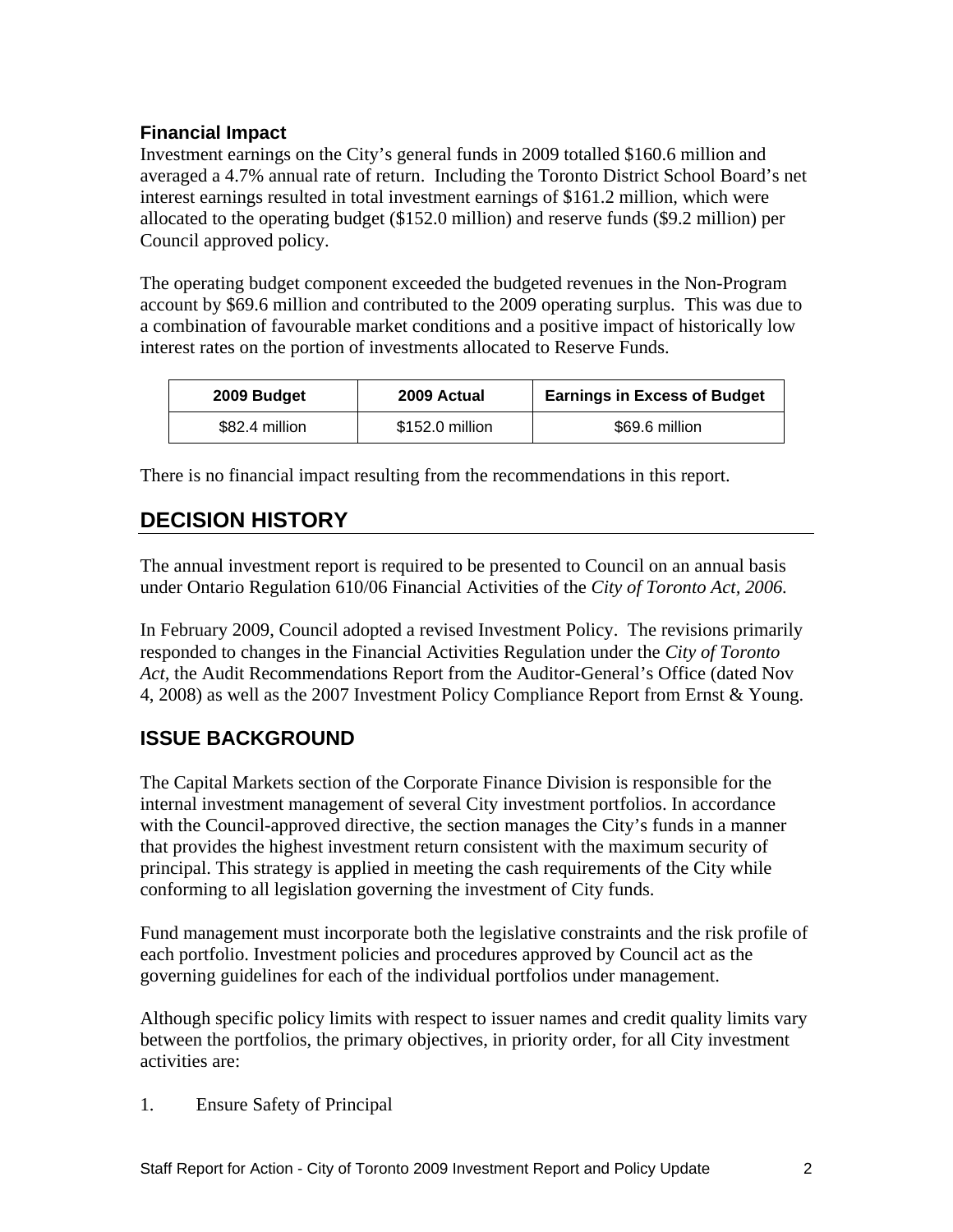- 2. Maintain Adequate Liquidity, i.e. funds are available as cash when needed
- 3. Maximize Rate of Return while conforming to the other objectives

## **COMMENTS**

#### **Investment Portfolios**

The City manages several investment portfolios, each which has specific objectives. Two individual portfolios that are managed interactively are the Bond and Money Market Funds. The Bond Fund is positioned towards funding the City's future reserve and reserve fund requirements and therefore takes a longer view of the market. The Money Market portfolio is primarily focused on ensuring that adequate liquidity is maintained to meet the immediate cash flow requirements of the City's daily operations.

When combined, these portfolios provide the necessary diversification required in managing the City's total cash flow needs and the exposure to interest rate changes. Current revenues can be held in short term investments until such time when the movement to longer dated securities proves more suitable. Likewise, longer dated securities can be sold to meet short term expenditures if the opportunity to realize capital gains presents itself. Traditionally, the Bond Fund provides an opportunity to obtain higher investment yields.

## **Credit Quality**

The City's bond portfolio (Table 1 below) continued to exhibit high credit quality and liquidity as shown by the distribution of the credit ratings of its holdings. The City did not hold any bond investments with less than an "A" credit rating, consistent with practices over the past three years.

|              | AAA/AA |       | <b>BBB</b> | $<$ BBB |
|--------------|--------|-------|------------|---------|
| Dec 31, 2009 | 83.4%  | 16.6% | 0%         | 0%      |
| Dec 31, 2008 | 84.4%  | 15.6% | 0%         | 0%      |
| Dec 31, 2007 | 83.1%  | 16.9% | 0%         | 0%      |

**Table 1. Credit Ratings of the Bond Portfolio Holdings**

### **Portfolio Returns**

The average daily balances were reduced in 2009 to \$3.419 billion after three years of consecutive increases. The portfolio balance peaked at approximately \$4.0 billion in October 2009 but the impact of the recession on the City's social service costs, increasing costs for the delivery of some of the City's largest services (transit, police and fire), combined with lower than expected revenues and various other factors have resulted in a lower average daily balance in 2009.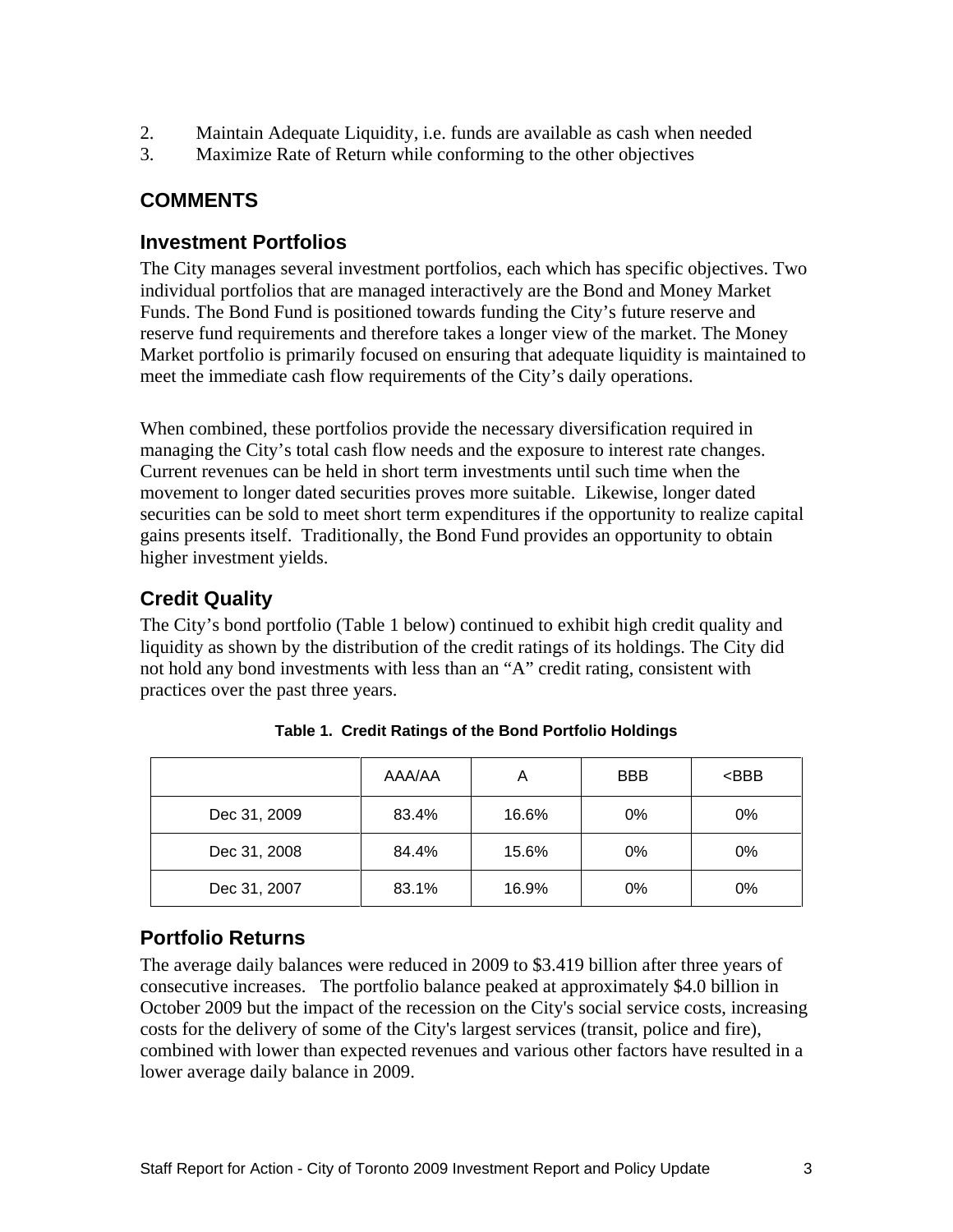The average portfolio balance is expected to further decrease in the next three years due to a draw-down in the Reserves and Reserve Funds, mainly for funding planned capital expenditures such as the Water and Wastewater Capital Projects.

The financial crisis that negatively affected financial markets in 2008 extended into 2009. Central banks committed billions of dollars in liquidity measures and spending initiatives in their efforts to unfreeze the credit markets and offset the impact of a deepening worldwide recession.

Despite a lower portfolio balance and historically low interest rates environment, the City earned overall investment returns of 4.7% (\$160.7 million) in 2009 versus 4.6% (\$171.6 million) in 2008. This result was achieved by minimizing the time that funds were held in lower-yielding money market securities while retaining investments that were held in the Bond Fund for as long as possible through active cash management, forecasting and taking advantage of market opportunities to increase yields.



Note: The dip in May 09 was mainly due to an increase in social assistance payments and a drawdown from operating reserves approved as part of the 2009 operating budget.

The investment return is based on earned revenues, which is comprised of earned interest income, realized capital gains/losses and amortized premiums/discounts.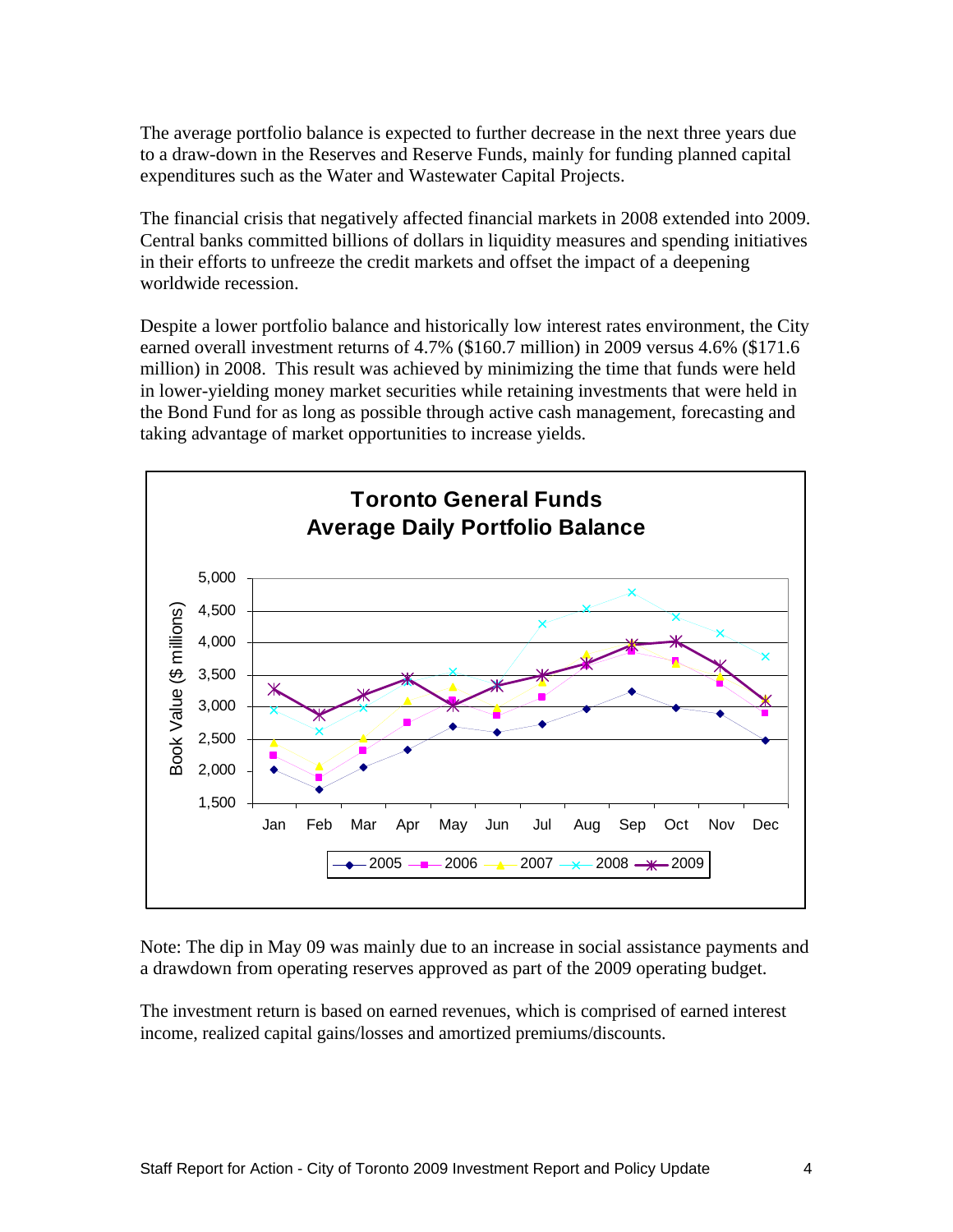The 2009 distribution of investment earnings and their respective annual investment return is summarized in the following chart:

|                     | rable <b>E</b> : investment r ortions insome r or the year 2000 ( $\psi$ 000 s) |                                                                                                              |      |
|---------------------|---------------------------------------------------------------------------------|--------------------------------------------------------------------------------------------------------------|------|
| Portfolio           | │ Average Portfolio Book Value │Earned Income │ Investment Return │             |                                                                                                              |      |
| <b>Bond Fund</b>    | \$2,930,319                                                                     | $$159.37^{\circ}$<br>$\mathbf{r}$ , $\mathbf{r}$ , $\mathbf{r}$ , $\mathbf{r}$ , $\mathbf{r}$ , $\mathbf{r}$ | 5.4% |
| 2. Money Market     | \$488,223                                                                       | \$2,236                                                                                                      | 4.6% |
| Total General Funds | \$3,418,542                                                                     | \$160,614                                                                                                    | 4.7% |

**Table 2. Investment Portfolio Income For the year 2009 (\$ 000's)**

Annual income allocated in support of the City's operations is comprised of the following sources:

|                                                     | $M:II: \sim \sim$ |
|-----------------------------------------------------|-------------------|
| $\sim$<br>General Funds investment income           | \$160.6           |
| Toronto District School Board net interest earnings | v.v               |
| Total Income Earnings                               | \$161.2           |

The total income earnings of \$161.2 million were distributed to the City's operating budget (\$152.0 million) and to the City's reserve funds (\$9.2 million). Net interest earnings pertaining to the Toronto District School Board (TDSB) represent interest received from TDSB for capital advances and any interest applied against operating cash positions held on deposit with the City.

#### **Market Value Performance**

Another measurement of portfolio performance is a comparison of the total market value return to an established industry index. The market value return (Table 3) is often different from the investment return (Table 2). While the investment return comprises of earned interest income, realized capital gain/losses and amortized premiums/discounts, the market value return is based on the current quoted price of the investments as if securities was bought or sold in the financial markets at a given point in time. The measurement of investment return is for budget allocation purposes. The relevance of market value measurement is dependent upon the similarities between the investment policies and objectives governing the management of the City's funds and that of the selected industry index.

The following table compares the annualized market value performance of the City's General Fund Money Market and Bond portfolios to their respective benchmark indices as of December 31, 2009 in order to present the most recent markets returns that are generated by Royal Trust Dexia, the City's custodian, that were available when this report was prepared: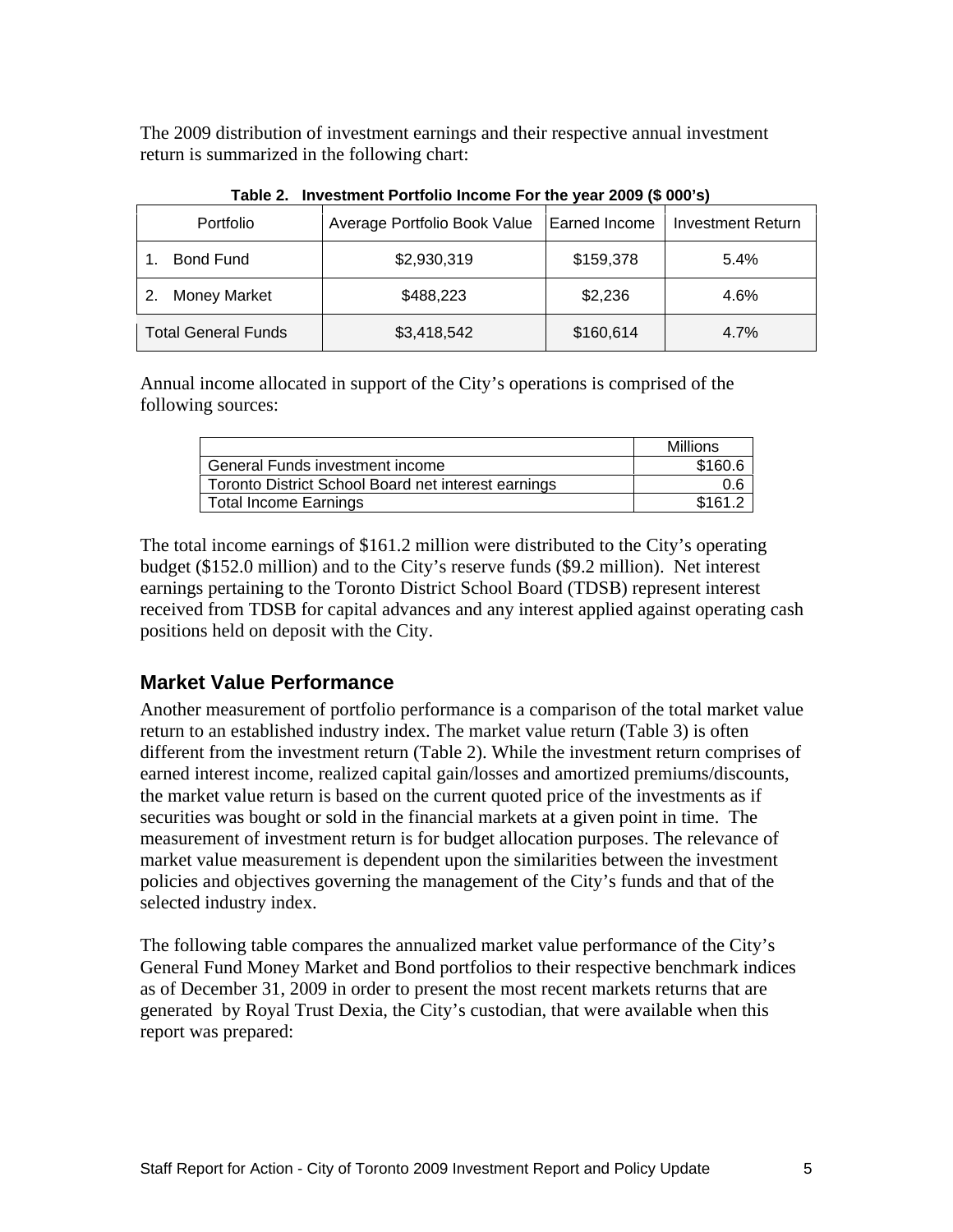|                 |                    | Annualized One-Year Return ('000)<br>As at Dec 31, 2009 |               |           |                               |
|-----------------|--------------------|---------------------------------------------------------|---------------|-----------|-------------------------------|
|                 | General Book Value | <b>Market Value</b>                                     | <b>Market</b> | Benchmark | <b>Benchmark</b>              |
| Funds           | Dec 31, 2009       | Dec 31, 2009   Value Returns                            |               | Returns   |                               |
| Bond<br>Fund    | \$2,974,637,145    | \$3,096,569,955                                         | 4.17%         | 1.57%     | <b>DEX All</b><br>Governments |
| Money<br>Market | \$15,491,700       | \$15,743,464                                            | 0.48%         | 0.37%     | DEX 30 Day T-Bill             |

# **Table 3. Market Value Performance**

The bond portfolio of the General Funds is measured against the DEX Government Index. As of December 31, 2009, the market value of the City's Bond Portfolio reflected a year-over-year return of 4.17% compared to the index return of 1.57%, or 260 basis points above the benchmark. In comparison to the benchmark index, based on the portfolio's average book value during the period of \$2.9 billion, the impact of a 260 basis point translates into an incremental \$76.2 million in market value. The appreciation in the portfolio market value and the outperformed returns were attributable to primarily several factors:

- a market with substantial credit spread tightening reflected the recovery from the flight-to-quality environment
- strategic asset mix targets and duration positioning (selection of portfolio term structure), and
- active bond trading programs.

The money market component of the General Funds produced an annualized market value return of 0.48% as of December 31, 2009, compared to the DEX 30 Day T-bill Index return of 0.37%, or 11 basis points above the benchmark. Based on an average book value of \$488.2 million during the period, the 11 basis points translate into an

additional \$0.5 million in investment income generated by this portfolio.<br>The appreciation in the portfolio market value and the outperformed returns were attributable to factors including:

- maximize investment term through active cash management and
- strategic selection of issuers.

The City's General Funds returns exceeded independent benchmarks by \$76.7 million. This market value return represents a value-added by the Capital Markets section of 224 basis points in 2009 compared to the benchmark indices.

During 2009, the flight-to-quality phenomenon has started to reverse as soon as there were early signs of the economic recovery. Looking forward, yields are expected to push substantially higher and credit spread strength to continue but at a far more modest pace. For 2010, the high investment-grade characteristics of the City's portfolio should benefit its book yields but could affect the market rates of returns as compared to the excellent performance achieved in 2009.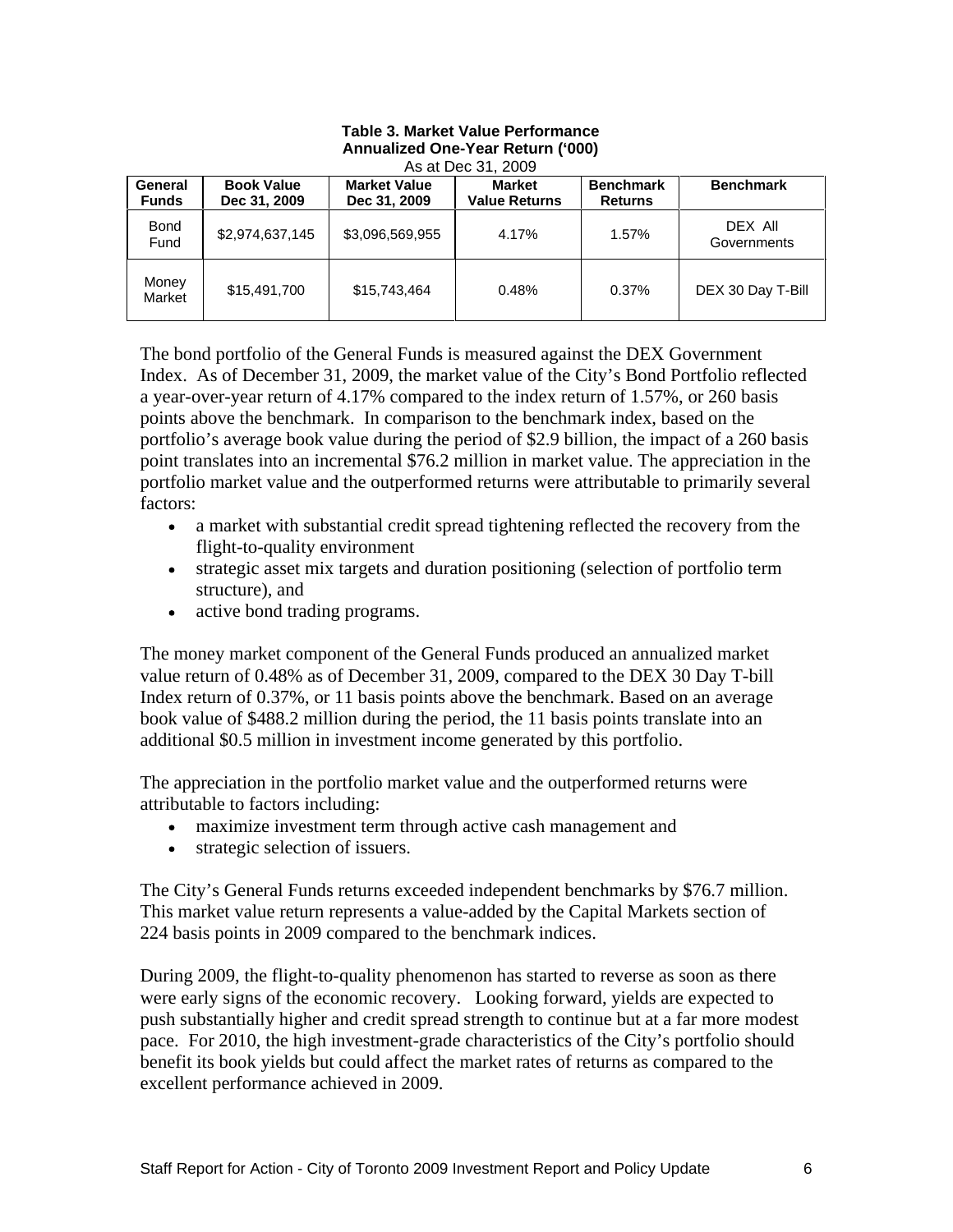#### **Record of Transactions in City of Toronto Debentures**

In 2009, the City of Toronto sold a principal value of \$17,694,000 on a net basis of its own Securities in the secondary market for the Sinking Fund and the General Fund. In compliance with Ontario Regulation 610/06 Financial Activities of the *City of Toronto* 

*Act, 2006,* the City maintains a record of each transaction in its own securities, including a statement of the date and the purchase or sale price of each security transaction. The details pertaining to the 2009 transactions are documented in the attached Appendix A.

#### **Investment Policies**

The investment policy updates recommended in Appendix B address issues that were noted in the 2008 Ernst and Young's annual Investment Compliance audit. The audit issues mainly include establishing clear guidelines on authorization of policy exceptions and limits on credit ratings and exposure. Also, the updates extend the investment terms for some high quality issuers to 30 years to accommodate the sinking fund needs as the City issued 30 years debt. The updates also include two new issuers that are authorized under the governing legislation and suitable for the City of Toronto's portfolios. Other recommended changes to the Investment Policy would help to ensure compliance with Ontario Regulation 610/06 Financial Activities under the *City of Toronto Act, 2006.*

The governing legislation for the investment of municipal funds outlines the criteria of permitted investments. Although the City of Toronto Act states specific criteria for permitted issuers within these broad categories, the City of Toronto's Investment Policy is more selective and detailing the quality, term and total portfolio exposure to meet the specific objectives and mandates of each fund. The proposed two issuers, Ontario Infrastructure Projects Corporation (OIPC) and Central One Credit Union (C1CU) are within the list of permitted investments under the City of Toronto Act*.*

#### **CONTACT**

Len Brittain, Director, Corporate Finance; Phone number: 416-392 5380; Fax number: 416-397 4555; E mail: lbrittai@toronto.ca

Martin Willschick, Manager, Capital Markets; Phone number: 416-392-8072; Fax number: 416-397-4555; E-mail: mwillsch@toronto.ca

### **SIGNATURE**

 $\overline{\phantom{a}}$  , we can assume that the contract of  $\overline{\phantom{a}}$  , we can assume that the contract of  $\overline{\phantom{a}}$ Cam Weldon Deputy City Manager and Chief Financial Officer

#### **ATTACHMENT**

Appendix A – City of Toronto Debenture Purchases and Sales during 2009 Appendix B – Recommended Changes to The City of Toronto's Investment Policy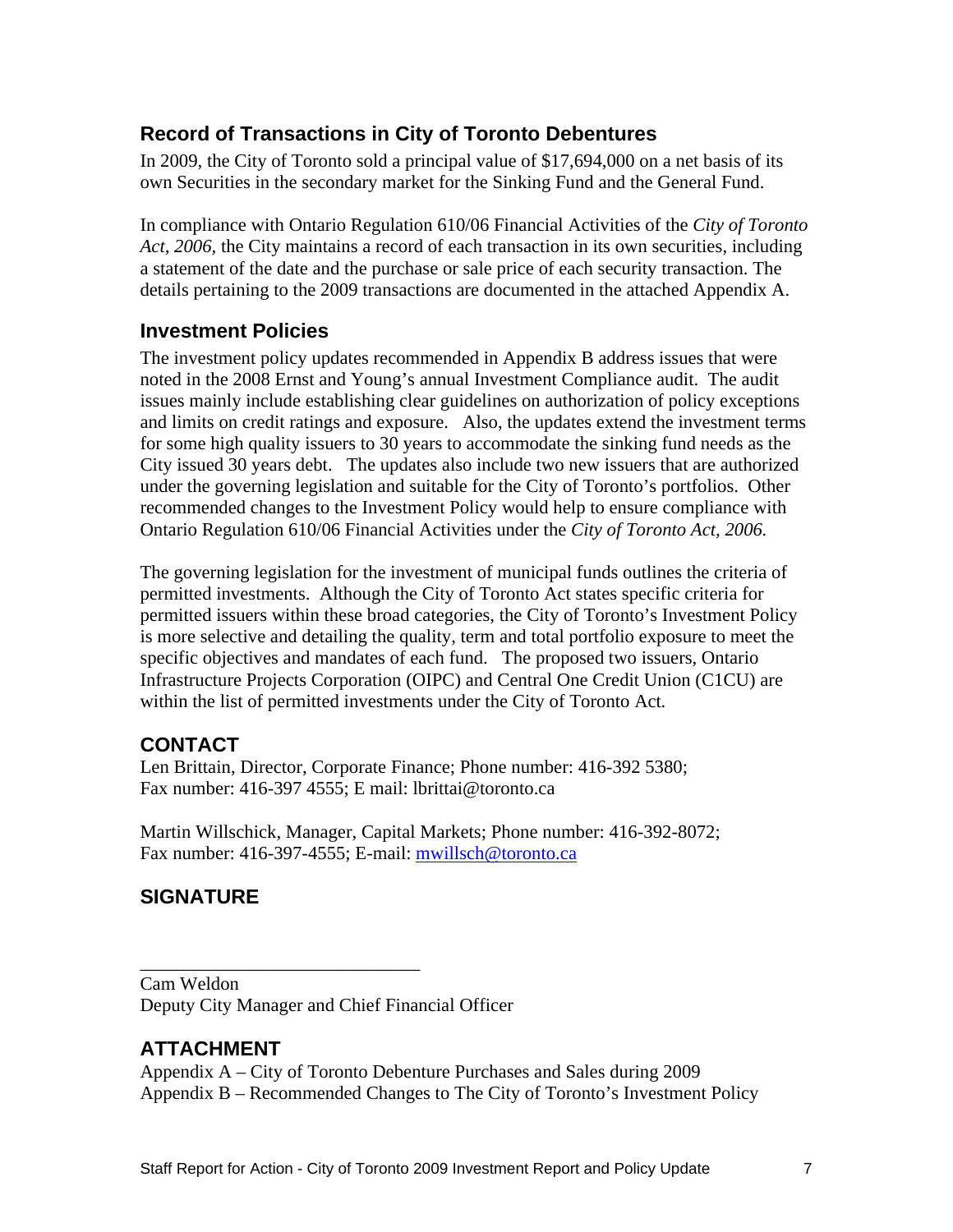#### **Appendix A**

#### **City of Toronto Debenture Purchases and Sales during 2009**

#### **1. Purchases Portfolio Maturity Coupon Principal Price \$** 4% Sinking Fund 7/28/2016 4.850% 1,015,000 103.894 4% Sinking Fund 7/18/2017 5.050% 5,000,000 102.475 4% Sinking Fund 5/20/2015 4.550% 14,545,000 105.444 4% Sinking Fund 9/27/2016 8.000% 2,804,000 126.350 4% Sinking Fund 5/20/2015 4.550% 2,300,000 105.900 4% Sinking Fund 5/20/2015 4.550% 5,218,000 105.520 5% Sinking Fund 9/25/2010 4.750% 4,201,000 104.623 5% Sinking Fund 8/3/2010 6.250% 640,000 105.113 6% Sinking Fund 9/27/2016 8.000% 2,300,000 126.342 BOND 6/8/2015 8.650% 883,000 126.166 Total **38,906,000 2. Sales Portfolio Maturity Coupon Principal Price \$** 4% Sinking Fund 6/27/2018 4.950% 3,955,000 105.650 4% Sinking Fund 6/27/2018 4.950% 4,045,000 105.130 4% Sinking Fund 8/3/2010 6.250% 9,746,000 106.470 5% Sinking Fund 8/3/2010 6.250% 4,945,000 106.470 5% Sinking Fund 8/3/2010 6.250% 1,000,000 106.470 BOND 10/29/2014 4.900% 1,000,000 108.230 BOND 12/18/2018 5.600% 8,400,000 110.900 BOND 11/29/2012 5.450% 5,320,000 108.990 BOND 6/27/2018 4.950% 5,000,000 104.906 BOND 9/27/2016 4.500% 2,704,000 105.361 BOND 10/29/2014 4.900% 1,440,000 108.230 BOND 10/28/2015 4.375% 3,000,000 105.090 BOND 7/18/2017 5.050% 5,000,000 107.280 BOND 6/27/2018 4.950% 1,045,000 105.650 Total **56,600,000**

#### **From Jan 01, 2009 To Dec 31, 2009**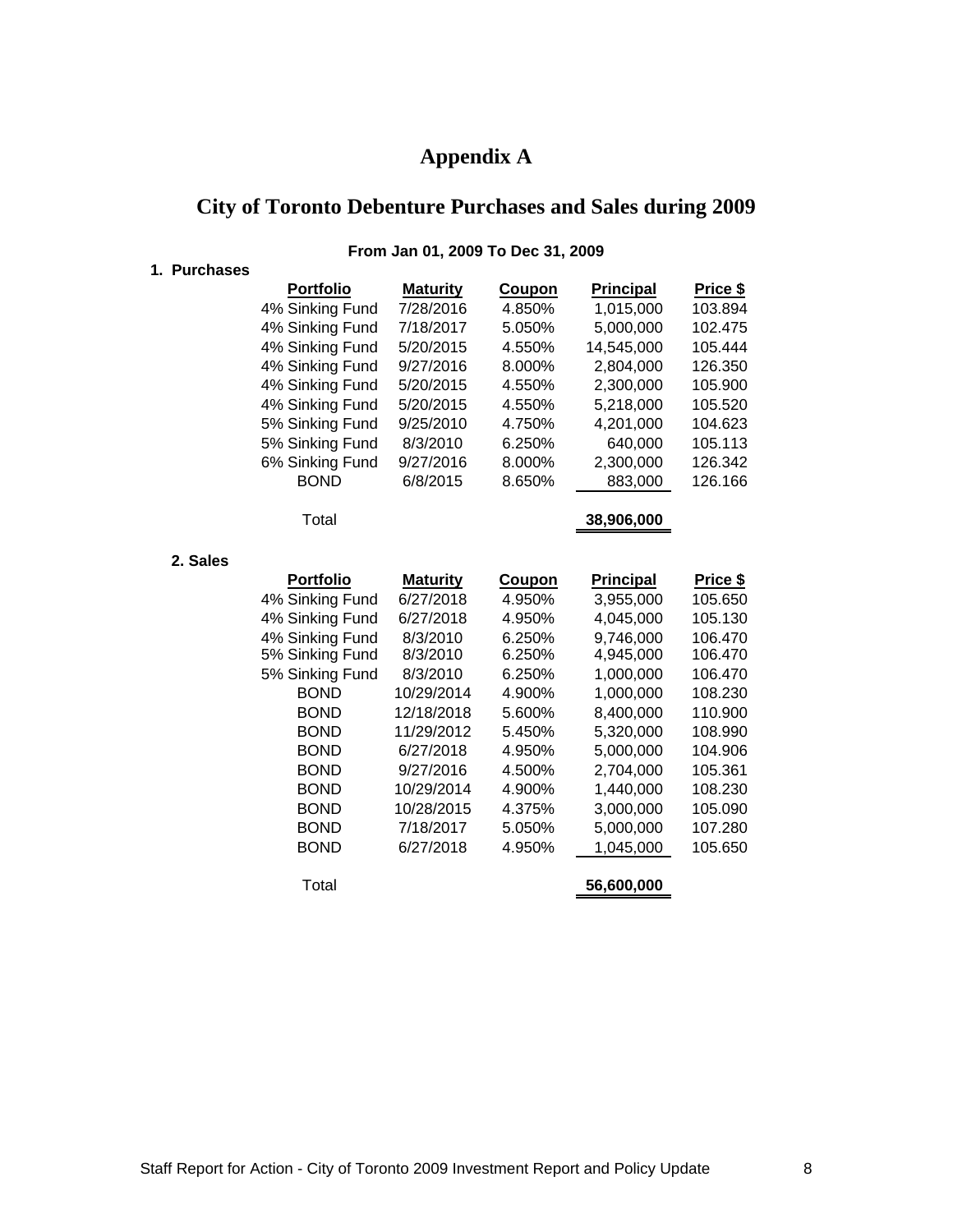## **Appendix B**

#### **Recommended Changes to the City of Toronto Investment Policy**

#### **Approved list of Issuers and limits**

**1.** The proposed two issuers to be added to the Policy, Ontario Infrastructure Projects Corporation (OIPC) and Central One Credit Union (C1CU) are within the list of permitted investment under the City of Toronto Act (Ontario Reg. 610/06).

Description of the proposed issuers and corresponding limits:

#### Ontario Infrastructure Projects Corporation (OIPC)

Infrastructure Ontario is incorporated as the Ontario Infrastructure Projects Corporation (OIPC) and issues debt under the name of OIPC (formerly named as Ontario Strategic Infrastructure Financing Authority). Infrastructure Ontario is a crown corporation of the Ontario government dedicated to the renewal of Ontario's infrastructure.

OIPC debt is not guaranteed by the Province of Ontario but it has a high support level from the Province in the form of a very long term subordinated debt (66% of outstanding loans). This support reflects the strategic importance of OIPC in delivering a provincially mandated program and the perceived risk to the province's reputation if OIPC were to default. OIPC also has a large reserve fund providing liquidity. The Province has ultimate control over the reserve fund, a characteristic that closely links OIPC to the province. In addition, OIPC has a unique "intercept mechanism" on borrowers' grants from the Province whereby provincial grants destined to a public sector entity that has missed a payment would be redirected to OIPC.

OIPC is included in the Provincial Sector of the DEX Bond Index which enhances its market liquidity. Since OIPC is not a provincial-guaranteed despite its credit enhancement, a higher credit ratings requirement comparing to provincial guarantees is assigned. The minimum credit rating required is AA- by S&P, Aa3 by Moody's or AA (low) by DBRS. Due to its nature of lower liquidity than provincial debt, they are assigned a lower limit than the Province of Ontario.

#### Central 1 Credit Union

Credit Union Central of British Columbia (CUCBC) was renamed Central 1 Credit Union (C1CU) and acquired substantially all of the assets and liabilities of Credit Union Central of Ontario Limited (CUCO) in July 2008. C1CU's main purpose is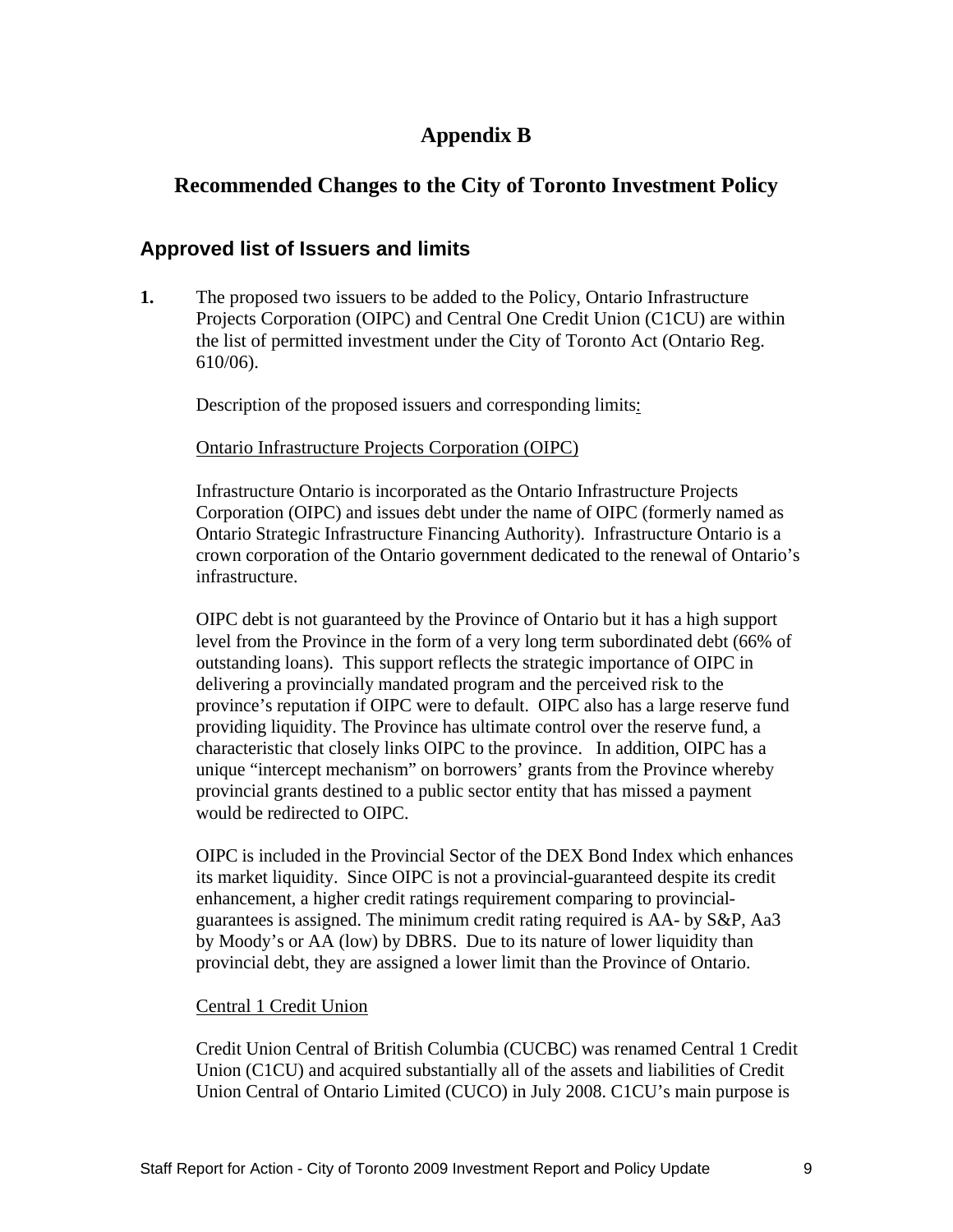to become the liquidity provider for both B.C. and Ontario credit union systems with its combined assets of C\$8.7 billion. It provides payment, banking, treasury and trade services to more than 196 credit unions in the two provinces that serve 2.8 million members. C1CU's commercial lending portfolio is comprised of member credit union loans that are fully secured.

The minimum credit rating required is A-1 by S&P, R-1(mid) by DBRS or P-1 by Moody's. Due to the lower liquidity of C1CU's short-term securities as compared to Bank's money market instruments, it has been assigned a lower limit than Banks in the City's portfolio.

|                  |                          | Toronto Group General Funds. | .                                                                                       | Sinking Fund |
|------------------|--------------------------|------------------------------|-----------------------------------------------------------------------------------------|--------------|
|                  | Maximu.                  | Term Limi.                   | Maximum                                                                                 | Term Limit   |
| . UPU            | $\overline{\phantom{a}}$ | ou yuu u                     | 100/<br>the contract of the contract of the contract of the contract of the contract of | 30 years     |
| Central 1 Credit |                          | 1100r                        | 100/<br><b>U</b> 70                                                                     | I year       |
| Union            |                          |                              |                                                                                         |              |

- **Table 1: Term and Exposure Limit**
- 2. In accordance to the Ontario Regulation 610/06 Financial Activities of the *City of Toronto Act, 2006 Part IV-44,* the City shall not invest more than 25 percent of the total amount in all sinking funds of the City, as estimated on the date of the investment, in short-term (<365 days) debt issued or guaranteed by the City.
- 3. As the City plans to issue 30 years debt in 2010, approved investments for the sinking fund need to have appropriate term limits in order to match new debt requirements. It is recommended that the term limits of the following issuers be extended to 30 years: Province of Manitoba, New Brunswick, Quebec, Saskatchewan and their guarantees respectively, as well as Canadian Regions/Municipalities that are rated AA- or higher and Canadian School Boards that are rated AA- and higher.

#### **Credit Rating**

1. In accordance to the Ontario Regulation 610/06 Financial Activities of the *City of Toronto Act, 2006 Part IV-43,* an investment is required to meet a minimum credit rating (rated by either DBRS, Moody's or S&P) as set in the City of Toronto policy.

#### **Exception and Compliance Reporting**

- 1. Subsequent Council approvals have higher authority than the Council-authorized Investment Policy.
- 2. Exceptions are determined at the time of purchase (settlement date). To align with industry norm, the time of purchase is defined as the settlement date instead of the trade date.